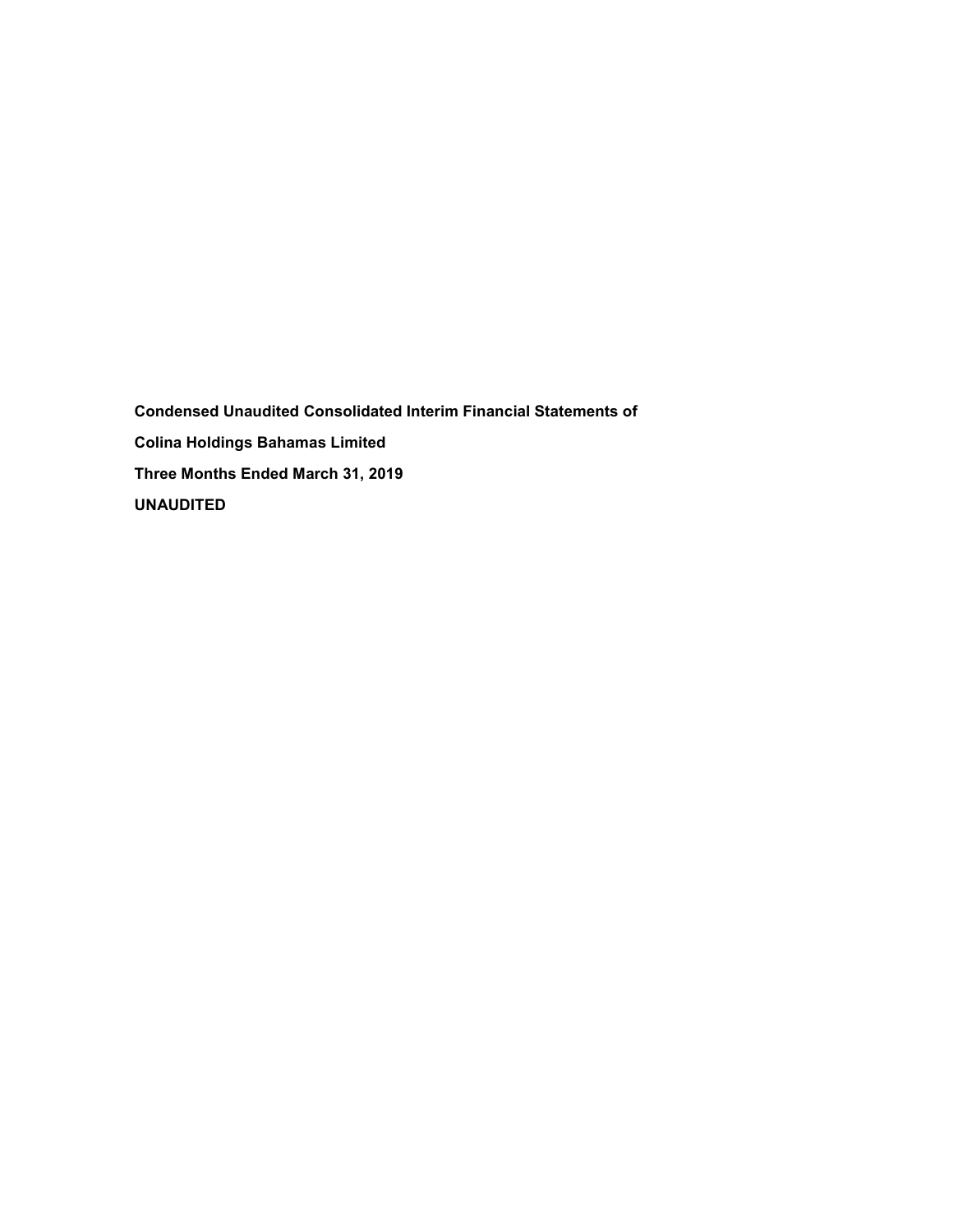# **Message from the Chairman**

Dear Shareholders,

The Board of Directors is pleased to present the Company's results for the quarter ended March 31, 2019.

Total net income for the three months ended March 31, 2019 totalled \$4.0 million, compared with \$4.6 million during the same period in the prior year. Excluding preference share dividend distributions and non-controlling interests, net income attributable to the Company's ordinary shareholders was \$2.6 million or \$0.10 per ordinary share, compared to \$3.6 million or \$0.15 per ordinary share for the same period in the prior year.

Total revenues increased to \$45.7million compared to \$44.7 million for the three months ended March 31, 2018. The increase in revenues is attributed largely to an increase in net investment income which totalled \$10.6 million for the first quarter of 2019 up from \$7.7 million in the prior year. Premium revenues totalled \$32.9 million compared to \$34.7 million.

Benefits paid to policyholders totalled \$28.9 million for the 3 months ended March 31, 2019 compared to \$28.1 million for the same period in 2018. The Company has increased its policyholder reserves by \$5.3 million resulting in a provision for future policy benefits totalling \$440.3 million at March 31, 2019.

During the quarter, the Company continued with its strategies to direct funds towards the purchase of long-term investment securities. As a result, investment securities and other assets have increased by \$15.3 million to \$444.3 million at March 31, 2019 from \$429.0 million at December 31, 2018. Total assets stand at \$776.8 million, compared to \$759.9 million as at December 31, 2019. Invested assets remain the largest proportion of our total assets, which at March 31, 2019 comprised 80.0% of total assets.

The Board of Directors is also pleased to announce that the final dividend payment totalling \$4.0 million in respect of fiscal 2018 performance was declared for Class "A" Ordinary Shareholders. Also approved were preference shareholder dividend payments of \$0.6 million in respect of the first quarter of 2019.

Overall, we are pleased that the Company continues to maintain its balance sheet strength and we remain focused on achieving our targeted financial objectives over the long term. CHBL will continue to pursue opportunities which will enable the Company to deliver sustainable earnings in the future.

mus

\_\_\_\_\_\_\_\_\_\_\_\_\_\_\_\_\_\_\_\_\_\_\_\_\_\_\_\_

Terence Hilts Chairman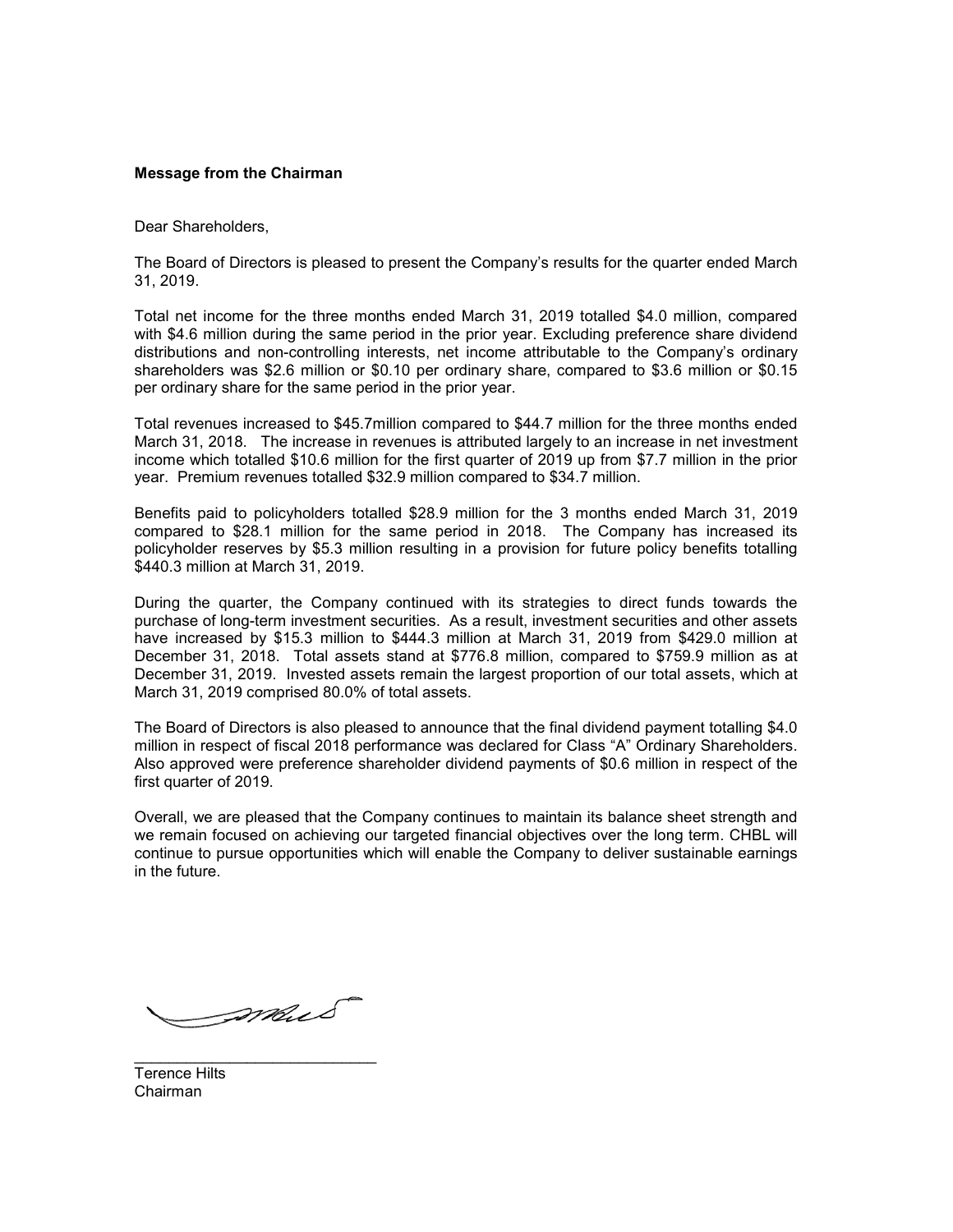# **COLINA HOLDINGS BAHAMAS LIMITED Condensed Unaudited Consolidated Interim Statement of Financial Position**

As at March 31, 2019 with comparative figures as at December 31, 2018 (Expressed in Bahamian dollars)

|                                                  | March 31,<br>2019 | December 31,<br>2018 |             |  |  |
|--------------------------------------------------|-------------------|----------------------|-------------|--|--|
| <b>ASSETS</b>                                    |                   |                      |             |  |  |
| Cash and demand balances                         | \$<br>37,381,273  | \$                   | 43,474,899  |  |  |
| Term deposits                                    | 4,753,094         |                      | 17,568,907  |  |  |
| Investment securities and other financial assets | 444,276,998       |                      | 429,020,638 |  |  |
| Receivables and other assets                     | 88,538,046        |                      | 66,264,018  |  |  |
| Policy loans                                     | 68,314,869        |                      | 69,443,735  |  |  |
| Mortgages and commercial loans                   | 27,937,832        |                      | 28,480,688  |  |  |
| Investment properties                            | 59,836,417        |                      | 59,461,743  |  |  |
| Equity-accounted investees                       | 16,477,553        |                      | 16,619,083  |  |  |
| Property and equipment                           | 14,007,433        |                      | 14,179,640  |  |  |
| Goodwill                                         | 13,065,819        |                      | 13,065,819  |  |  |
| Other intangible assets                          | 2,228,798         |                      | 2,344,722   |  |  |
| <b>Total assets</b>                              | \$<br>776,818,132 | \$                   | 759,923,892 |  |  |
| <b>LIABILITIES</b>                               |                   |                      |             |  |  |
| Provision for future policy benefits             | \$<br>440,299,556 | \$                   | 434,961,581 |  |  |
| Policy dividends on deposit                      | 27,903,774        |                      | 27,901,230  |  |  |
| Total policy liabilities                         | 468,203,330       |                      | 462,862,811 |  |  |
| Repurchase agreement                             | 14,000,000        |                      | 14,000,000  |  |  |
| Other liabilities                                | 95,527,067        |                      | 84,023,820  |  |  |
| <b>Total liabilities</b>                         | 577,730,397       |                      | 560,886,631 |  |  |
| <b>EQUITY</b>                                    |                   |                      |             |  |  |
| Ordinary shares                                  | 24.729,613        |                      | 24,729,613  |  |  |
| Contributed capital                              | 5,960,299         |                      | 5,960,299   |  |  |
| Revaluation reserve                              | 14,200,677        |                      | 13,964,081  |  |  |
| Retained earnings                                | 86,752,840        |                      | 88,149,601  |  |  |
| Total ordinary shareholders' equity              | 131,643,429       |                      | 132,803,594 |  |  |
| Preference shares                                | 42,500,000        |                      | 42,500,000  |  |  |
| Total shareholders' equity                       | 174,143,429       |                      | 175,303,594 |  |  |
| Non-controlling interests                        | 24,944,306        |                      | 23,733,667  |  |  |
| <b>Total equity</b>                              | 199,087,735       |                      | 199,037,261 |  |  |
| <b>Total liabilities and equity</b>              | \$<br>776,818,132 | \$                   | 759,923,892 |  |  |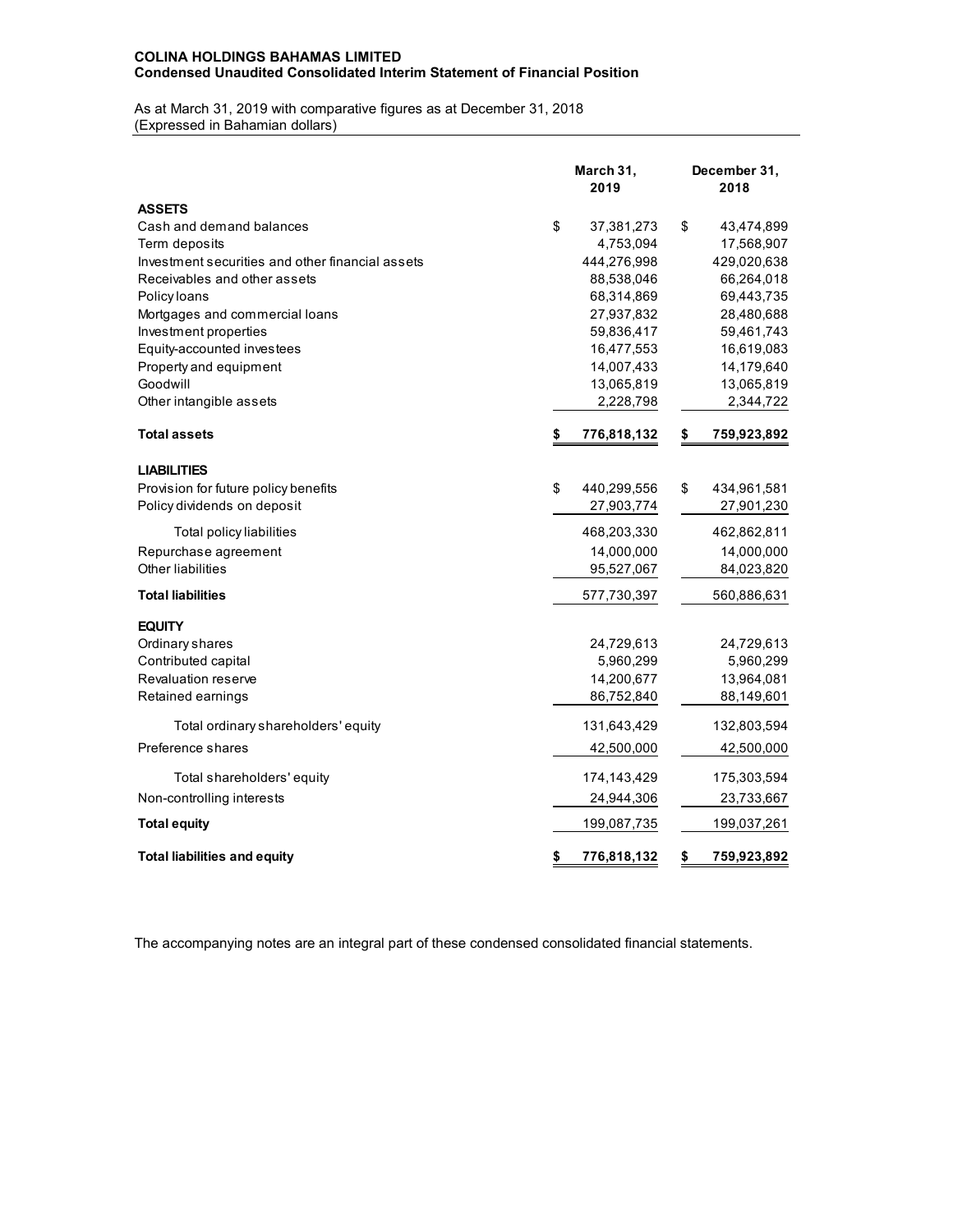## **COLINA HOLDINGS BAHAMAS LIMITED Condensed Unaudited Statement of Profit or Loss and Other Comprehensive Income**

# For the three months ended March 31, 2019

with comparative figures for the three months ended March 31, 2018

(Expressed in Bahamian dollars)

|                                                 | 3 Months Ended<br>March 31, 2019 |            | <b>3 Months Ended</b><br>March 31, 2018 |            |  |  |
|-------------------------------------------------|----------------------------------|------------|-----------------------------------------|------------|--|--|
| Revenues:                                       |                                  |            |                                         |            |  |  |
| Premium revenue                                 | \$                               | 32,956,707 | \$                                      | 34,743,012 |  |  |
| Less: Reinsurance premiums                      |                                  | 2,875,747  |                                         | 3,122,249  |  |  |
| Net premium revenue                             |                                  | 30,080,960 |                                         | 31,620,763 |  |  |
| Net investment income                           |                                  | 10,582,200 |                                         | 7,678,412  |  |  |
| Share of net (loss)/gain of associates          |                                  | (141, 530) |                                         | 389,330    |  |  |
| Net commission income                           |                                  | 946,120    |                                         | 881,939    |  |  |
| Investment management and other fees            |                                  | 3,468,522  |                                         | 3,141,551  |  |  |
| Other income and fees                           |                                  | 779,643    |                                         | 945,217    |  |  |
| Total revenues                                  |                                  | 45,715,915 |                                         | 44,657,212 |  |  |
| <b>Benefits and expenses:</b>                   |                                  |            |                                         |            |  |  |
| Policyholders' benefits                         |                                  | 28,996,426 |                                         | 28,112,983 |  |  |
| Less: Reinsurance recoveries                    |                                  | 4,761,834  |                                         | 4,118,469  |  |  |
| Net policyholders' benefits                     |                                  | 24,234,592 |                                         | 23,994,514 |  |  |
| Changes in provision for future policy benefits |                                  | 5,337,975  |                                         | 2,509,130  |  |  |
| General and administrative expenses             |                                  | 8,597,779  |                                         | 9,543,481  |  |  |
| Commission expense                              |                                  | 2,044,727  |                                         | 2,202,121  |  |  |
| Premium and other tax expense                   |                                  | 1,009,461  |                                         | 1,311,192  |  |  |
| Finance costs and interest                      |                                  | 177,214    |                                         | 256,267    |  |  |
| Other expenses                                  |                                  | 294,849    |                                         | 285,303    |  |  |
| Total benefits and expenses                     |                                  | 41,696,597 |                                         | 40,102,008 |  |  |
| Net income for the period:                      | \$                               | 4,019,318  | \$                                      | 4,555,204  |  |  |
| Net income attributable to:                     |                                  |            |                                         |            |  |  |
| Equity shareholders of the Company              | \$                               | 3,170,915  | \$                                      | 4,247,661  |  |  |
| Non-controlling interests                       |                                  | 848,403    |                                         | 307,543    |  |  |
| Net income for the period                       | \$                               | 4,019,318  | \$                                      | 4,555,204  |  |  |
| Basic earnings per ordinary share (Note 4)      | \$                               | 0.10       | \$                                      | 0.15       |  |  |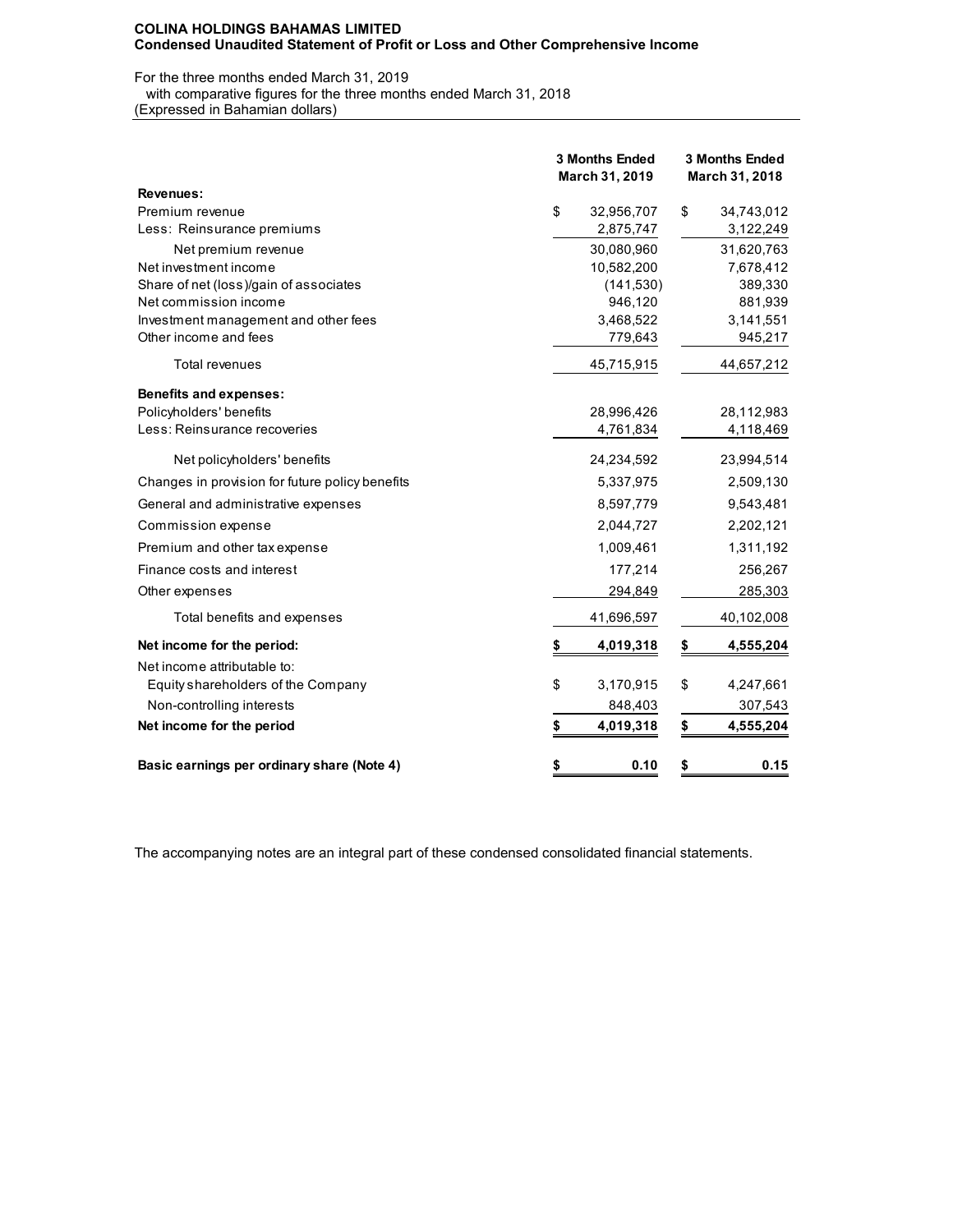## **COLINA HOLDINGS BAHAMAS LIMITED Condensed Unaudited Statement of Profit or Loss and Other Comprehensive Income**

For the three months ended March 31, 2019

with comparative figures for the three months ended March 31, 2018

(Expressed in Bahamian dollars)

|                                               | <b>3 Months Ended</b><br><b>March 31, 2019</b> |           |    | <b>3 Months Ended</b><br><b>March 31, 2018</b> |  |  |  |
|-----------------------------------------------|------------------------------------------------|-----------|----|------------------------------------------------|--|--|--|
| Net income for the period                     | \$                                             | 4,019,318 | \$ | 4.555.204                                      |  |  |  |
| Other comprehensive income:                   |                                                |           |    |                                                |  |  |  |
| Change in available-for-sale financial assets |                                                | 203,051   |    | (583,445)                                      |  |  |  |
| Total comprehensive income for the period     |                                                | 4,222,369 |    | 3,971,759                                      |  |  |  |
| Attributable to:                              |                                                |           |    |                                                |  |  |  |
| Equity shareholders of the Company            | \$                                             | 3,373,966 | \$ | 3,664,216                                      |  |  |  |
| Non-controlling interests                     |                                                | 848,403   |    | 307,543                                        |  |  |  |
| Total comprehensive income for the period     |                                                | 4,222,369 | S  | 3,971,759                                      |  |  |  |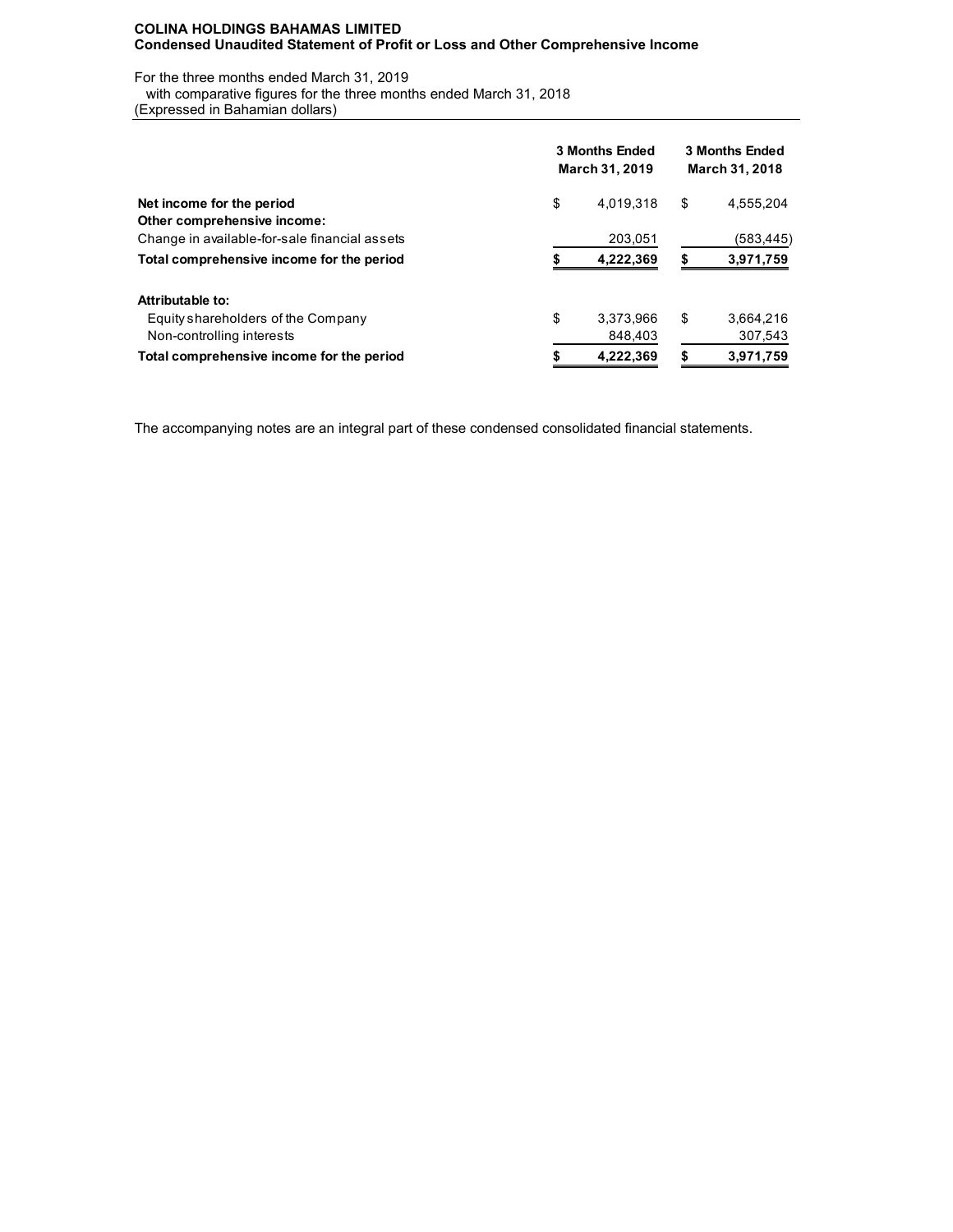## **COLINA HOLDINGS BAHAMAS LIMITED Condensed Unaudited Consolidated Statement of Changes in Equity**

# For the three months ended March 31, 2019

 with comparative figures for the three months ended March 31, 2018 (Expressed in Bahamian dollars)

|                                                                                      |    | Ordinary<br><b>Share</b><br>Capital |      | <b>Contributed</b><br>Capital |   | <b>Revaluation</b><br><b>Reserve</b> |      | <b>Preference</b><br><b>Share</b><br>Capital |      | <b>Retained</b><br>Earnings |      | Non-controlling<br><b>Interests</b> |      | <b>Total</b><br>Equity    |
|--------------------------------------------------------------------------------------|----|-------------------------------------|------|-------------------------------|---|--------------------------------------|------|----------------------------------------------|------|-----------------------------|------|-------------------------------------|------|---------------------------|
| Balance, January 1, 2018<br>Net loss on remeasurement of                             | S  | 24,729,613                          | -\$  | 5,960,299 \$                  |   | 15,228,318                           | -\$  | 42,500,000                                   | - \$ | 83.741.479                  | - \$ | 22,172,296                          | - \$ | 194,332,005               |
| available-for-sale securities<br>to fair value<br>Net fair value gain transferred to |    |                                     |      |                               |   | (583, 445)                           |      |                                              |      |                             |      |                                     |      | (583, 445)                |
| income on disposal of<br>available-for-sale securities                               |    |                                     |      |                               |   | 121,814                              |      |                                              |      |                             |      |                                     |      | 121,814                   |
| Net income for the period                                                            |    |                                     |      |                               |   |                                      |      |                                              |      | 4,247,661                   |      | 307,543                             |      | 4,555,204                 |
| Changes in non-controlling interests                                                 |    |                                     |      |                               |   |                                      |      |                                              |      |                             |      | (1, 108, 753)                       |      | (1, 108, 753)             |
| Ordinary share dividend<br>Preference share dividend                                 |    |                                     |      |                               |   |                                      |      |                                              |      | (3,956,738)<br>(610, 938)   |      |                                     |      | (3,956,738)<br>(610, 938) |
| Balance, March 31, 2018                                                              |    | 24,729,613                          |      | 5,960,299                     |   | 14,766,687                           |      | 42,500,000                                   |      | 83,421,464                  |      | 21,371,086                          |      | 192,749,149               |
| Balance, January 1, 2019<br>Net gain on remeasurement of                             | \$ | 24,729,613                          | - \$ | 5,960,299 \$                  |   | 13,964,081                           | - \$ | 42,500,000 \$                                |      | 88,149,601                  | - \$ | 23,733,667                          | - \$ | 199,037,261               |
| available-for-sale securities<br>to fair value                                       |    |                                     |      |                               |   | 203,051                              |      |                                              |      |                             |      |                                     |      | 203,051                   |
| Net fair value gain transferred to<br>income on disposal of                          |    |                                     |      |                               |   |                                      |      |                                              |      |                             |      |                                     |      |                           |
| available-for-sale securities                                                        |    |                                     |      |                               |   | 33,545                               |      |                                              |      |                             |      |                                     |      | 33,545                    |
| Net income for the period                                                            |    |                                     |      |                               |   |                                      |      |                                              |      | 3,170,915                   |      | 848.403                             |      | 4,019,318                 |
| Changes in non-controlling interests                                                 |    |                                     |      |                               |   |                                      |      |                                              |      |                             |      | 362,236                             |      | 362,236                   |
| Ordinary share dividend<br>Preference share dividend                                 |    |                                     |      |                               |   |                                      |      |                                              |      | (3,956,738)<br>(610, 938)   |      |                                     |      | (3,956,738)<br>(610, 938) |
| Balance, March 31, 2019                                                              |    | 24,729,613                          |      | 5,960,299                     | S | 14,200,677                           |      | 42,500,000                                   |      | 86,752,840                  |      | 24,944,306                          |      | 199,087,735               |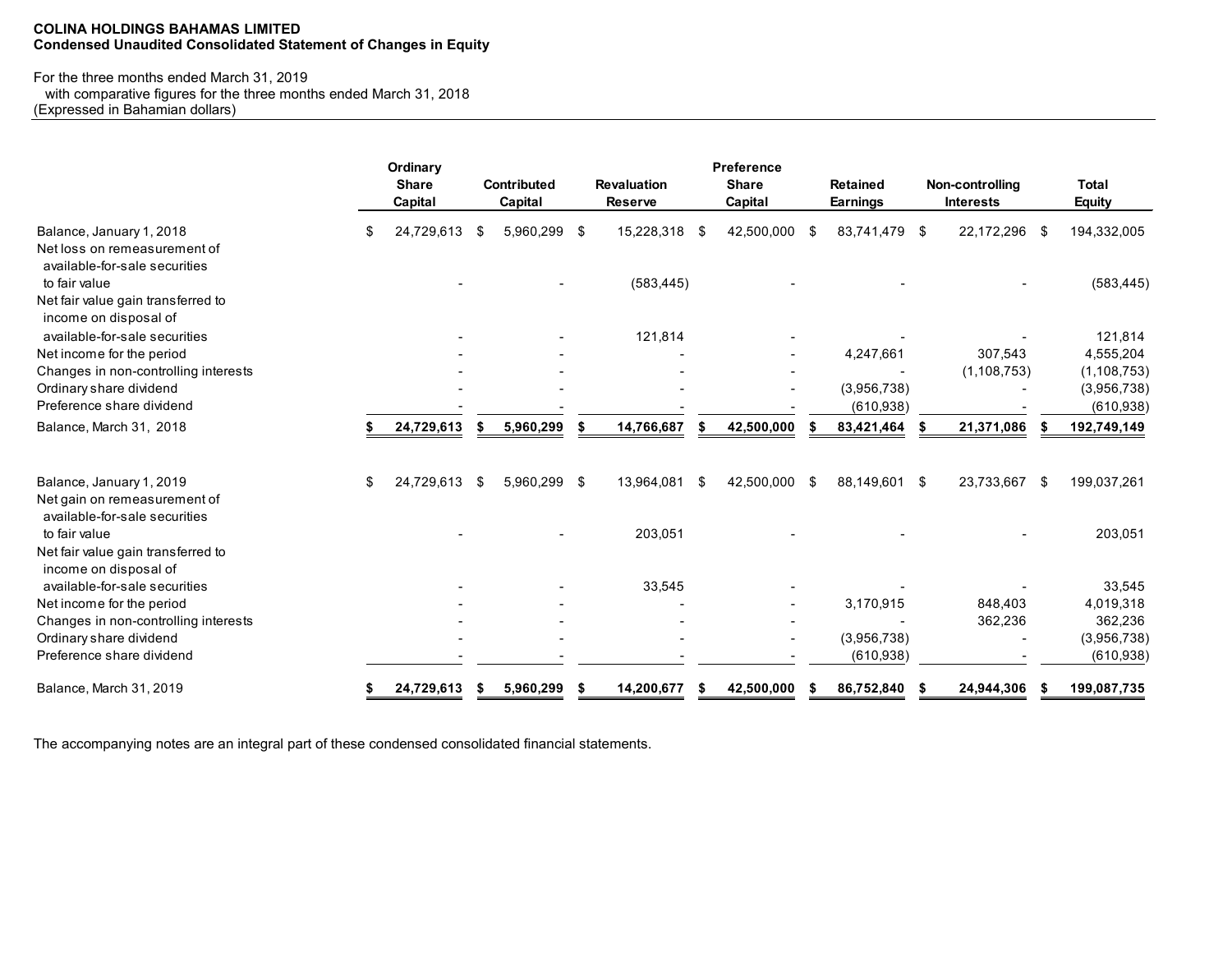#### **COLINA HOLDINGS BAHAMAS LIMITED Condensed Unaudited Consolidated Statement of Cash Flows**

#### For the three months ended March 31, 2019

with comparative figures for the three months ended March 31, 2018

(Expressed in Bahamian dollars)

|                                                      | <b>3 Months Ended</b><br>March 31, 2018 | <b>3 Months Ended</b><br>March 31, 2018 |
|------------------------------------------------------|-----------------------------------------|-----------------------------------------|
| Cash flows from operating activities:                |                                         |                                         |
| Net income                                           | \$<br>4,019,318                         | \$<br>4,555,204                         |
| Adjustments to reconcile net income to net cash      |                                         |                                         |
| used in operating activities:                        |                                         |                                         |
| Change in unrealized gains on fair value             |                                         |                                         |
| through income securities                            | (2,300,374)                             | 809,273                                 |
| Increase in provision for future policy benefits     | 5,337,975                               | 2,509,130                               |
| Changes in loss provisions for loans and receivables | 404,404                                 | 116,854                                 |
| Depreciation and amortization charges                | 298,396                                 | 233,735                                 |
| Net realized loss on fair value through              |                                         |                                         |
| income securities                                    | 11,112                                  | 102,549                                 |
| Net realized gain on sale of available-for-sale      |                                         |                                         |
| securities                                           | (11, 112)                               | (117, 243)                              |
| Interest income                                      | (8,422,657)                             | (8, 199, 639)                           |
| Dividend income                                      | (477, 658)                              | (882, 248)                              |
| Finance costs                                        | 472,065                                 | 541,570                                 |
| Operating cash flows before changes in operating     |                                         |                                         |
| assets and liabilities                               | (668, 531)                              | (330, 815)                              |
| Changes in operating assets and liabilities:         |                                         |                                         |
| Decrease/(increase) in other assets                  | (20,808,113)                            | 12,293,361                              |
| Increase in other liabilities                        | 15,082,261                              | 13,334,745                              |
| Net cash (used)/provided by in operating activities  | (6, 394, 383)                           | 25,297,291                              |

(Continued)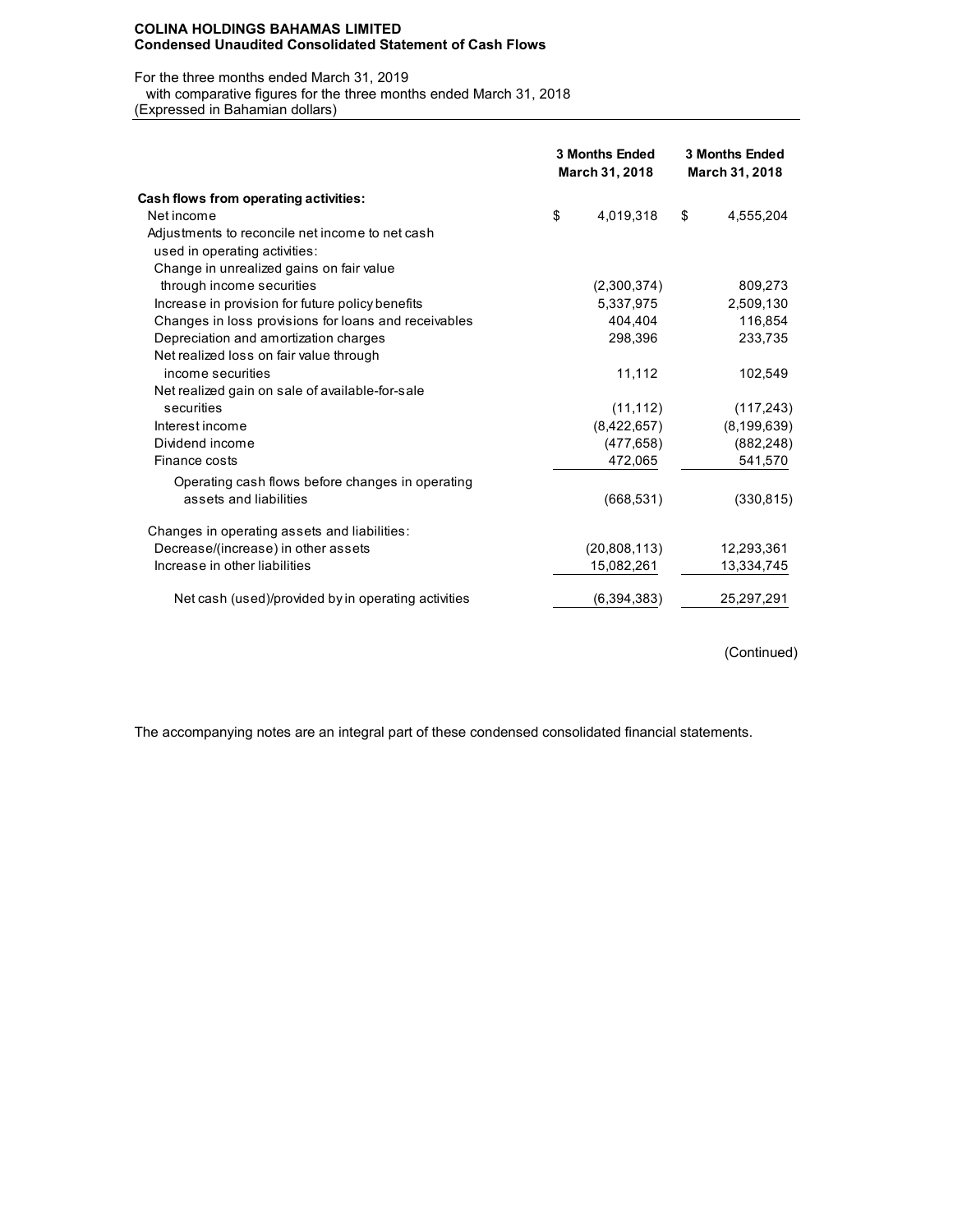#### **COLINA HOLDINGS BAHAMAS LIMITED Condensed Unaudited Consolidated Statement of Cash Flows**

For the three months ended March 31, 2019 with comparative figures for the three months ended March 31, 2018 (Expressed in Bahamian dollars)

|                                                          | <b>3 Months Ended</b><br>March 31, 2018 | <b>3 Months Ended</b><br>March 31, 2018 |
|----------------------------------------------------------|-----------------------------------------|-----------------------------------------|
| Cash flows from investing activities:                    |                                         |                                         |
| Decrease in term deposits with original maturities       |                                         |                                         |
| greater than 90 days                                     | 12,815,813                              | 1,240,293                               |
| Fair value through income securities purchased           | (16, 273, 304)                          | (18, 195, 996)                          |
| Proceeds on disposal of fair value through income        |                                         |                                         |
| securities                                               | 7,694,374                               | 15,560,436                              |
| Available-for-sale securities purchased                  | (12, 211, 209)                          | (6,947,275)                             |
| Proceeds on disposal of available-for-sale securities    | 8,070,749                               | 3,778,113                               |
| Net decrease in loans to policyholders                   | 1,089,723                               | 517,558                                 |
| Loan to SBL Ltd.                                         | 67,654                                  | 2,124,378                               |
| Net decrease in mortgage and commercial loans            | 431,342                                 | 1,385,126                               |
| Interest received                                        | 6,776,870                               | 6,864,788                               |
| Dividends received                                       | 477,658                                 | 882,248                                 |
| Additions to other Investment property                   | (374, 674)                              |                                         |
| Additions to property and equipment                      | (10, 265)                               | (496, 674)                              |
| Net cash provided by investing activities                | 8,554,731                               | 6,712,995                               |
| Cash flows used in financing activities:                 |                                         |                                         |
| Changes in non-controlling interests                     | 362,236                                 | (1, 108, 753)                           |
| Repayments on borrowings                                 | (4,081,222)                             | (1, 847)                                |
| Interest paid on guaranteed investment & other contracts | (472,065)                               | (541, 570)                              |
| Dividend to ordinary shareholders                        | (3,956,738)                             | (3,956,738)                             |
| Dividend to preference shareholders                      | (610, 938)                              | (610, 938)                              |
| Net cash used in financing activities                    | (8,758,727)                             | (6, 219, 846)                           |
| Net (decrease)/increase in cash and cash equivalents     | (6,598,379)                             | 25,790,440                              |
| Cash and cash equivalents, beginning of period           | 41,988,547                              | 52,432,068                              |
| Cash and cash equivalents, end of period (Note 3)        | \$<br>35,390,168                        | 78,222,508<br>\$                        |

(Concluded)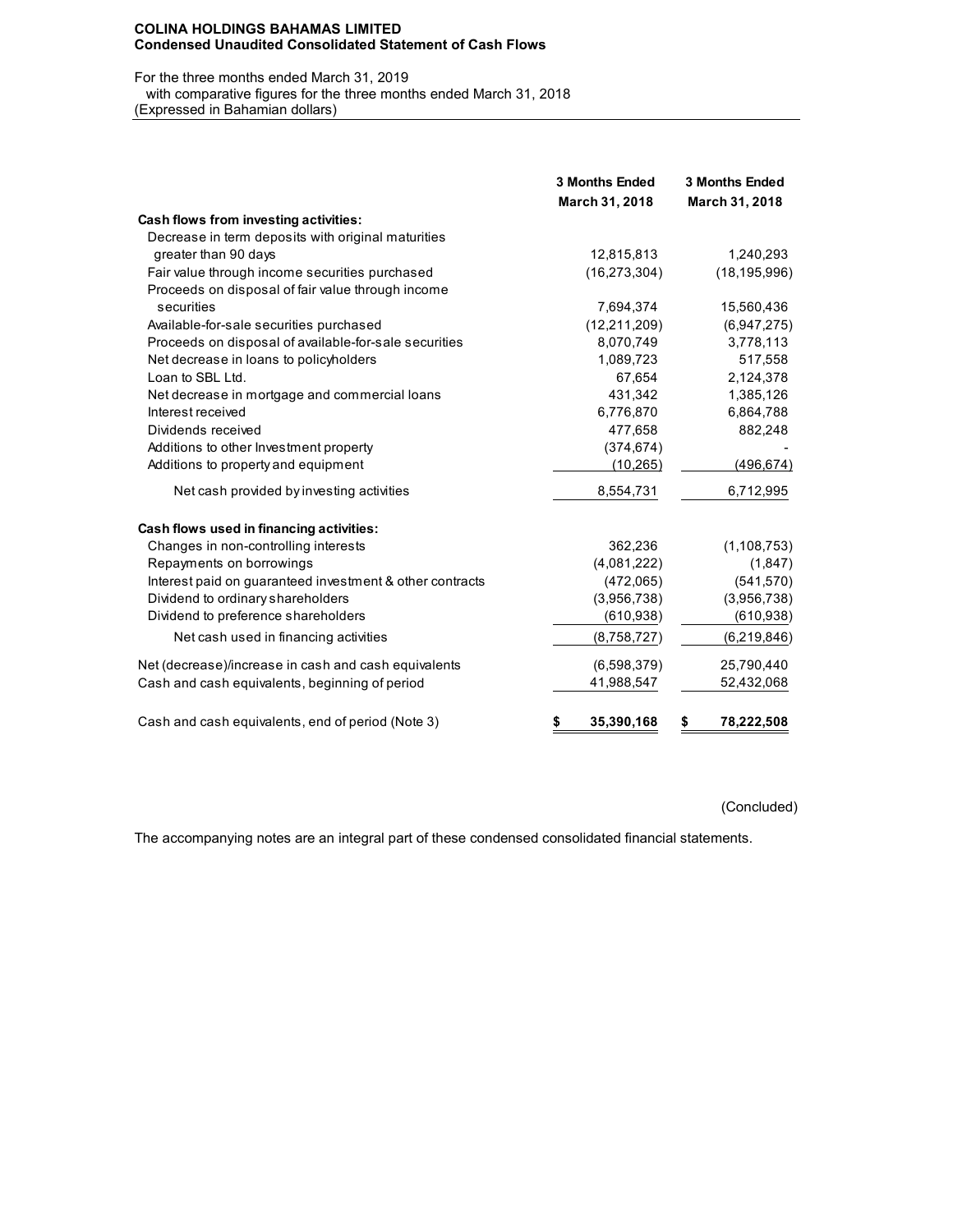For the period ended March 31, 2018 (Expressed in Bahamian dollars)

# **1. General Information**

Colina Holdings Bahamas Limited ("the Company") was incorporated under the laws of the Commonwealth of The Bahamas on July 6, 1993.

The Company acts principally as a holding company of its principal subsidiaries, Colina Insurance Limited ("Colina"), a wholly-owned life and health insurer incorporated in The Bahamas; Colina General Insurance Agents & Brokers Limited ("CGIA"), a wholly-owned general insurance agent and broker; and Colina Financial Advisors Ltd. ("CFAL"), a wholly-owned financial services company.

Colina is registered to operate as a life and health insurer in The Bahamas, The Cayman Islands, and The Turks and Caicos Islands. CGIA holds a dual registration as a general insurance broker and agent for operations in The Bahamas. CFAL is licensed as a broker dealer in The Bahamas.

The ordinary shares of the Company are listed on the Bahamas International Securities Exchange. At March 31, 2018 approximately 58.1% (2018: 58.1%) of the Company's issued ordinary shares were owned by AF Holdings Ltd. ("AFH") and 41.9% (2018: 41.9%) by the Bahamian public.

The registered office of the Company is located at Trinity Place Annex, Frederick and Shirley Streets, P.O. Box N-4805, Nassau, The Bahamas and its principal place of business is located at 308 East Bay Street, P.O. Box N-4728, Nassau, The Bahamas.

# **2. Significant Accounting Policies**

The consolidated financial statements have been prepared in accordance with International Financial Reporting Standards ("IFRS") for interim financial information. Accordingly, they do not include all of the information and footnotes required by IFRS for complete financial statements. In the opinion of management, these unaudited condensed consolidated financial statements reflect all adjustments (consisting of normal recurring accruals) considered necessary for a fair presentation of the Company's financial position and results of operations as at the end of and for the periods presented. All significant intercompany accounts and transactions have been eliminated from these statements. The preparation of unaudited condensed consolidated financial statements in conformity with IFRS requires management to make estimates and assumptions that affect the reported amounts of assets and liabilities and disclosure of contingent assets and liabilities at the date of the financial statements and the reported amounts of revenues and expenses during the reporting period. Actual results could differ from these estimates.